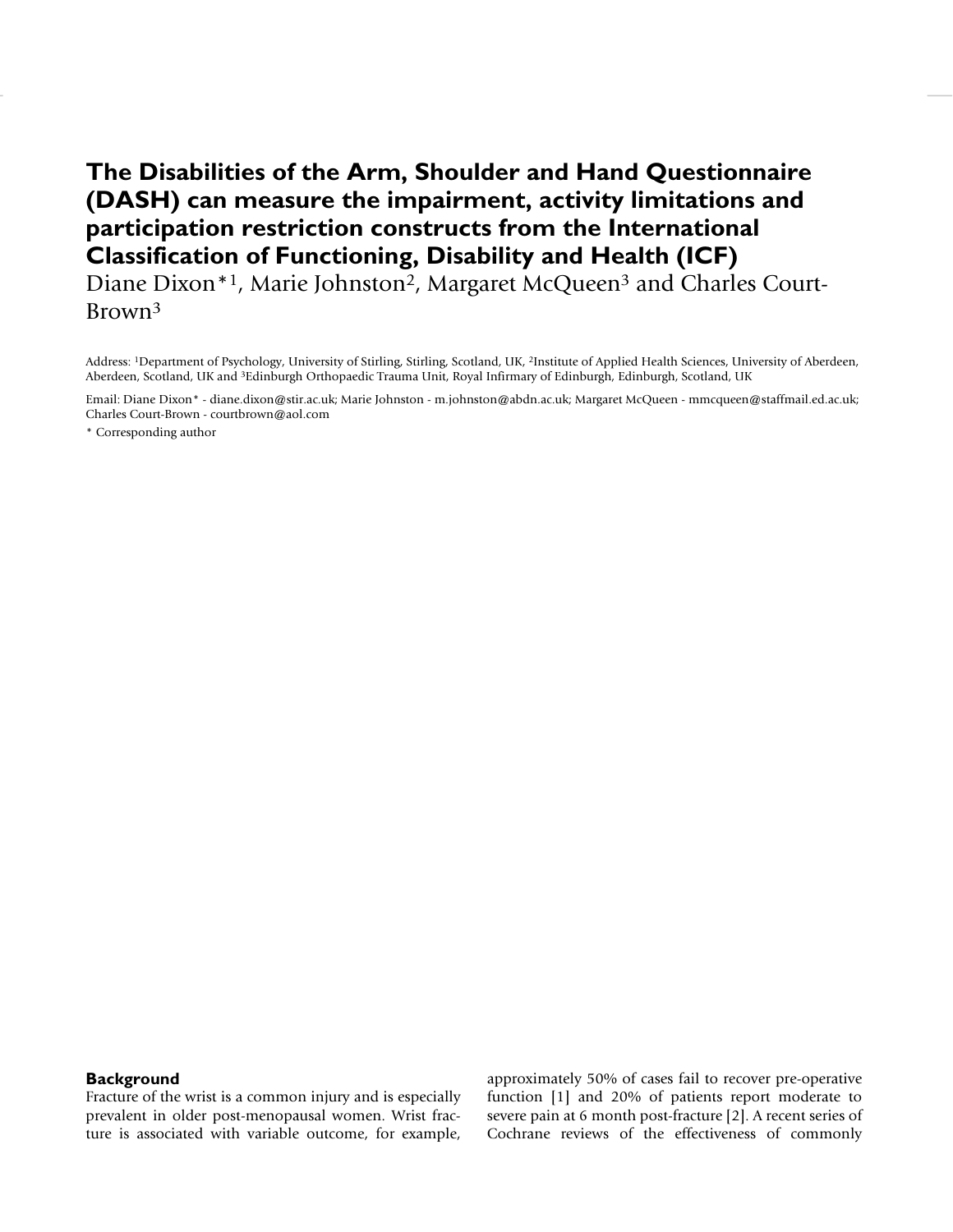applied interventions for wrist fracture have highlighted the continued unsatisfactory outcome for many patients [3]. Further, there is an association between wrist fracture and long-term disability and increased risk of dependency [4]. Any measure of outcome from wrist fracture needs to be able to index the impact of fracture, not only on the impairment itself but also on the level of associated disability.

The WHO identifies three health outcomes in its International Classification of Functioning Disability and Health (ICF) taxonomy of the consequences of disease, namely, impairments (I), activity limitations (A) and restrictions in social participation (P) [5] (see Table 1 for definitions). In accordance with the ICF, a complete assessment of outcome for any health condition or intervention requires an evaluation of each health outcome domain. Whilst, the reliability and construct validity of six patient self-report instruments for the assessment of the upper extremity following trauma were recently reviewed [6], the review did not examine the content validity of each instrument relative to the outcomes identified in the ICF. This may be an important omission because the application of the ICF to aid rehabilitation requires that each health outcome be measurable. Whilst new measures specifically designed to assess each ICF outcome could be developed, the development and validation of new measures is a time consuming and expensive process. A preferable approach might be to examine the compatibility between the ICF and outcome measures currently in use [7].

The development of core measurement sets for patients with musculoskeletal conditions or for acute hospital and early post-acute rehabilitation are available [8-10], and these may be relevant to patients with wrist fracture. Whilst, the core measurement sets detail the categories within each health outcome that need to be assessed for a given health condition, they do not identify the actual items to be used to measure each category. The ability of existing health outcome measures to operationalise the ICF is an area of active research [11-13] and it is possible that existing wrist fracture outcome measures may contain items that measure each ICF outcome. That said, in order for the ICF to be tested as a model of the outcomes from wrist fracture it is not only necessary to have measures of each ICF outcome but those measures need to show discriminant validity. Such pure measures are necessary to ensure that any observed relationship between the three outcomes is not simply due to measurement confound.

The method of Discriminant Content Validity (DCV) is able to establish the discriminant validity of measurement items [13,14]. DCV examines the relationship between individual measurement items and all constructs within a theoretical model thereby establishing the content validity of a measurement item against all constructs within a given theory. Rather than judge items against a single theoretical construct, the DCV method establishes whether each theoretical construct can be measured discriminately because the method asks judges to indicate the extent to which an item matches each theoretical construct of interest, in this case the three main outcomes identified by the ICF. This method has been used to establish the content validity of items within existing orthopaedic and chronic pain measures [13,14]. In this study we used DCV to identify ICF outcomes measured by the Disabilities of the Arm, Shoulder and Hand Questionnaire (DASH) [15].

# **Method**

# *Design*

Participants acted as judges and matched the thirty-eight items from the DASH to the definitions of the impairment, activity limitations and participation restrictions constructs from the ICF model.

# *Participants*

Twenty-four academics (one clinical, five industrial and thirteen health psychologists and five health service researchers) from the Applied Psychology Research Group at the University of Aberdeen took part in the study as part of a seminar on the DCV method. The precise number of judges required for judgement tasks is yet to be established but between 2–20 is regarded as adequate [16-18].

|  | Table 1: Definitions of the three constructs from the ICF Model [5] |
|--|---------------------------------------------------------------------|
|--|---------------------------------------------------------------------|

| Variable                       | Definition                                                                                                                                                                                                                                                                             |
|--------------------------------|----------------------------------------------------------------------------------------------------------------------------------------------------------------------------------------------------------------------------------------------------------------------------------------|
| Impairments (I)                | Problems in body function or structures such as significant deviation or loss<br>Body Functions are the physiological functions of the body systems (including psychological functions)<br>Body Structures are anatomical parts of the body such as organs, limbs and their components |
| Activity limitations (A)       | Difficulties an individual may have in executing activities<br>Activity is the execution of a task or action by an individual                                                                                                                                                          |
| Participation restrictions (P) | Problems an individual may experience in involvement in life situations<br>Participation is the involvement in a life situation                                                                                                                                                        |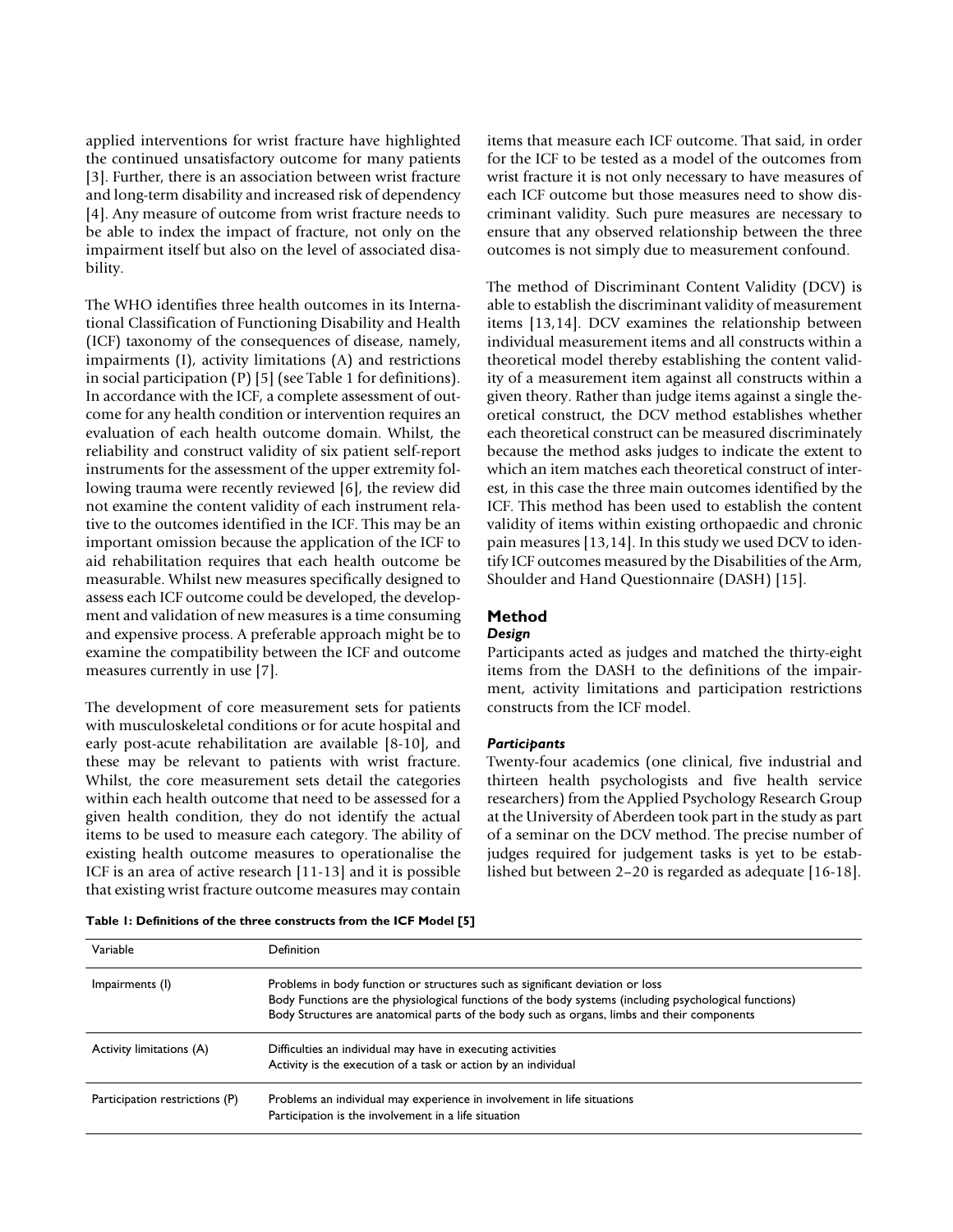## *Materials*

The definitions of the three ICF constructs, namely: impairment, activity limitations, and participation restrictions were taken from the WHO and are given in Table 1. All 38-measurement items from the DASH were assessed. The DASH is a self-administered region-specific outcome instrument developed as a measure of self-rated upperextremity disability and symptoms and has been identified as the most validated and easy to use measure of upper extremity function [6]. The DASH consists of 30 core items, and 8 optional items, which generate a disability score, scaled 0 (no disability) to 100.

## *Procedure*

The detailed procedure for a DCV study has been published previously [13,14,19]. Briefly, for each DASH item, participants provided a Yes/No judgement of whether the item was a match to the theoretical definition of each ICF construct. Consequently, each participant provided 3 judgements for each of the 38 items, i.e. 114 judgements in total. In addition, participants gave a confidence rating for each judgement on an 11-point scale ranging from 0% to 100%, rising in 10% increments.

#### *Statistical Analysis*

## *Classification of items*

Judgements were coded 1 for a match and -1 for a no match. Each judgement was multiplied by its accompanying confidence rating, expressed as a proportion. Consequently, the weighted judgements ranged from -1 to +1. One-sample t-tests were used to classify each item to one of the 7 possible combination of constructs, namely: I, A, P, IA, IP, AP or IAP. An item was classified as being related to a construct if its weighted judgement against that construct was significantly greater than zero. Missing data, either a missing judgement or a missing confidence rating were coded zero. The weighted judgement of that item by that judge, therefore, was zero and was entered as such into the one sample t-test. Hochberg's correction was used to correct for multiple tests [20]. Application of the Hochberg's correction identified statistical significance was achieved with t-values that corresponded to a p value of  $\leq$ 0.001.

#### *Inter-rater reliability*

Intraclass correlation coefficients (ICC) and their 95% confidence intervals (95%C.I.), were used to assess agreement between judges across all 38 items and for each construct, i.e. I, A and P judgements. The weighted judgements were used to calculate the ICC using the twoway mixed model with measure of consistency.

#### **Results**

#### *Reliability of participant performance*

The ICC for all judgements across all 38 items was 0.96 (95% C.I. 0.94–0.97). The ICC for each construct was as follows, 0.96 (95% C.I. 0.96–0.99) for I judgements, 0.96 (95% C.I. 0.94–0.97) for A judgements and 0.94 (95% C.I. 0.86–0.98) for P judgements. Examination of the contribution of each participant to the ICC, for all judgements and for each construct revealed all participants to be performing equally well; therefore, all 24 participants were included in the subsequent analyses.

#### *DCV Analyses*

Thirty-four of the 38 items were classified to one or more of the ICF constructs (see Table 2). Twenty-seven items were identified as pure construct measures being related to a single ICF construct only. Five items were uniquely related to the impairment construct; all five items were from the main section of the DASH. Nineteen items were uniquely related to the activity limitations construct; 15 items from the main section of the DASH and two from each optional section. Three items were identified as pure measures of the participation restriction construct; two from the main section, one from the optional work section. Seven items were matched to both the activity limitations and participations constructs; this was the only form of mixed item within the questionnaire; five mixed items were from the main section of the questionnaire and two from the sport/music section. Judges failed to agree on the classification of 4 items; these were items 10, 29 and 30 from the main section of the questionnaire and item three from the optional work module.

#### **Discussion**

The DASH contained 27 pure construct measures and can, therefore, be used to measure each ICF construct without measurement confound.

A recently published study used 4 judges to link the ICF to the DASH items [21]. In this study the ICF coding taxonomy was employed and individual DASH items were assigned one or more ICF code. This strategy enables the identification of I items but does not enable A to be distinguished from P because the ICF coding taxonomy fails to discriminate between these two theoretically distinct constructs. Nonetheless, these findings were consistent with the DCV analysis; with the exception of one item, all items identified as measuring I in the current study were assigned to ICF codes within the body functions category in the linkage study. The exception was item 29 which was not classified in the current study due to a lack of agreement between judges; in the Drummond et al study item 29, which concerns sleeping difficulties, received a body function coding. The I items within the DASH primarily focus on pain and muscle stiffness or weakness, previous studies have identified pain items as measures of the impairment construct [13].

All other items (except item 30) were coded as "activities **and** participation" by Drummond et al. In the current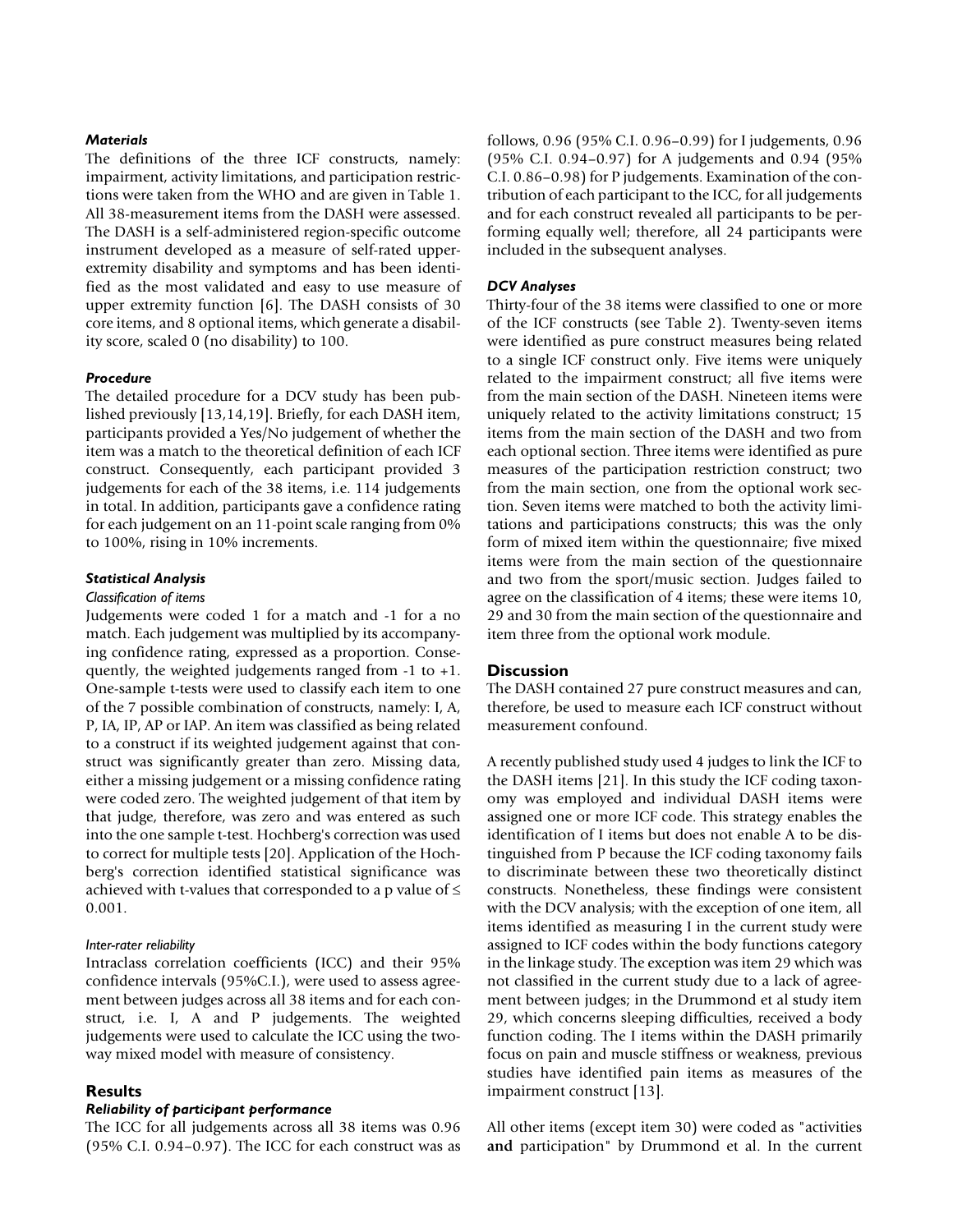# **Table 2: Classification of each DASH item**

| DASH item                                                                                                                                                                       | Impairment             |           | t-values ( $df = 23$ ) for the weighted judgements against the three ICF constructs<br>Activity Limitations Participation Restrictions | Designation |  |  |
|---------------------------------------------------------------------------------------------------------------------------------------------------------------------------------|------------------------|-----------|----------------------------------------------------------------------------------------------------------------------------------------|-------------|--|--|
| Core items<br>Please rate your ability to do the following activities in the last week by circling the number below the appropriate response.                                   |                        |           |                                                                                                                                        |             |  |  |
| I. Open a tight or new jar.                                                                                                                                                     | $-3.0$                 | $16.6*$   | -1.1                                                                                                                                   | A           |  |  |
| 2. Write.                                                                                                                                                                       | $-1.9$                 | $26.3*$   | 0.5                                                                                                                                    | A           |  |  |
| 3. Turn a key.                                                                                                                                                                  | $-2.1**$               | $10.3*$   | $-0.7$                                                                                                                                 | A           |  |  |
| 4. Prepare a meal.                                                                                                                                                              | $-4.4$                 | $8.6*$    | 2.9                                                                                                                                    | A           |  |  |
| 5. Push open a heavy door.                                                                                                                                                      | $-2.8$                 | $36.7*$   | -0.9                                                                                                                                   | A           |  |  |
| 6. Place an object on a shelf above your head.                                                                                                                                  | -1.6                   | $11.9*$   | $-2.8$                                                                                                                                 | A           |  |  |
| 7. Do heavy household chores (e.g., wash walls, wash floors).                                                                                                                   | $-3.9$                 | $8.7*$    | 0.5                                                                                                                                    | A           |  |  |
| 8. Garden or do yard work.                                                                                                                                                      | $-4.0$                 | $4.7*$    | 1.9                                                                                                                                    | A           |  |  |
| 9. Make a bed.                                                                                                                                                                  | $-4.3**$               | 32.9*     | 0.2                                                                                                                                    | A           |  |  |
| 10. Carry a shopping bag or briefcase.                                                                                                                                          | $-2.1$                 | 3.5       | $-0.4$                                                                                                                                 | <b>NONE</b> |  |  |
| 11. Carry a heavy object (over 10 lbs).                                                                                                                                         | $-2.5$                 | $29.1*$   | -1.5                                                                                                                                   | A           |  |  |
| 12. Change a lightbulb overhead.                                                                                                                                                | $-4.3**$               | $10.1*$   | -0.9                                                                                                                                   | A           |  |  |
| 13. Wash or blow dry your hair.                                                                                                                                                 | $-2.8$                 | $26.8*$   | $-0.2$                                                                                                                                 | A           |  |  |
| 14. Wash your back.                                                                                                                                                             | $-2.9$                 | $25.8*$   | -1.7                                                                                                                                   | A           |  |  |
| 15. Put on a pullover sweater.                                                                                                                                                  | $-1.8$                 | $31.8*$   | $-2.4$                                                                                                                                 | A           |  |  |
| 16. Use a knife to cut food.                                                                                                                                                    | $-2.0$                 | $26.8*$   | 0.8                                                                                                                                    | A           |  |  |
| 17. Recreational activities which require little effort (e.g.,<br>cardplaying, knitting, etc.).                                                                                 | $-5.3*$                | $5.2*$    | $10.5*$                                                                                                                                | AP          |  |  |
| 18. Recreational activities in which you take some force or impact<br>through your arm, shoulder or hand (e.g., golf, hammering, tennis,<br>$etc.$ ).                           | $-0.8$                 | 4.5*      | $4.8*$                                                                                                                                 | АP          |  |  |
| 19. Recreational activities in which you move your arm freely (e.g.,<br>playing frisbee, badminton, etc.).                                                                      | $-1.1$                 | $5.7*$    | $9.6*$                                                                                                                                 | АP          |  |  |
| 20. Manage transportation needs (getting from one place to<br>another).                                                                                                         | $-6.4**$               | 3.2       | $4.8*$                                                                                                                                 | P           |  |  |
| 21. Sexual activities.                                                                                                                                                          | $-1.8$                 | $7.9*$    | $10.3*$                                                                                                                                | АP          |  |  |
| 22. During the past week, to what extent has your arm, shoulder or<br>hand problem interfered with your normal social activities with<br>family, friends, neighbours or groups? | $-1.0$                 | 0.3       | $32.7*$                                                                                                                                | P           |  |  |
| 23. During the past week, were you limited in your work or other<br>regular daily activities as a result of your arm, shoulder or hand<br>problem?                              | $-1.5$                 | $7.3*$    | $4.8*$                                                                                                                                 | АP          |  |  |
| 24. Arm, shoulder or hand pain.                                                                                                                                                 | $7.0*$                 | $-9.1**$  | $-8.3*$ P                                                                                                                              |             |  |  |
| 25. Arm, shoulder or hand pain when you performed any specific<br>activity.                                                                                                     | $9.8*$                 | 2.1       | $-2.2$                                                                                                                                 |             |  |  |
| 26. Tingling (pins and needles) in your arm, shoulder or hand.                                                                                                                  | $5.8*$                 | $-8.9*$ a | $-8.9*$ P                                                                                                                              |             |  |  |
| 27. Weakness in your arm, shoulder or hand.                                                                                                                                     | $11.2*$                | $-5.3*$ a | $-6.3*$ P                                                                                                                              |             |  |  |
| 28. Stiffness in your arm, shoulder or hand.                                                                                                                                    | $11.1*$                | $-6.0*$ a | $-6.8*P$                                                                                                                               |             |  |  |
| 29. During the past week, how much difficulty have you had<br>sleeping because of the pain in your arm, shoulder or hand?                                                       | 0.9                    | 1.2       | $-0.1$                                                                                                                                 | <b>NONE</b> |  |  |
| 30. I feel less capable, less confident or less useful because of my<br>arm, shoulder or hand problem.                                                                          | $-0.6$                 | $-2.1$    | 1.9                                                                                                                                    | <b>NONE</b> |  |  |
| Please circle the number that best describes your physical ability in the past week. Did you have any difficulty:                                                               | Work module (optional) |           |                                                                                                                                        |             |  |  |

| I. using your usual technique for your work?                    |                    | 7.2*  |        |             |
|-----------------------------------------------------------------|--------------------|-------|--------|-------------|
| 2. doing your usual work because of arm, shoulder or hand pain? | -0.5               | 3.6   | $4.3*$ |             |
| 3. doing your work as well as you would like?                   | -5.I*i             | 3.9   |        | <b>NONE</b> |
| 4. spending your usual amount of time doing your work?          | -4.6 <sup>*i</sup> | 5. I* |        |             |

Sports/performing arts module (optional)

Please circle the number that best describes your physical ability in the past week. Did you have any difficulty:

1. using your usual technique for playing your instrument or sport? 1.8 17.9\* 17.9\* 3.2 A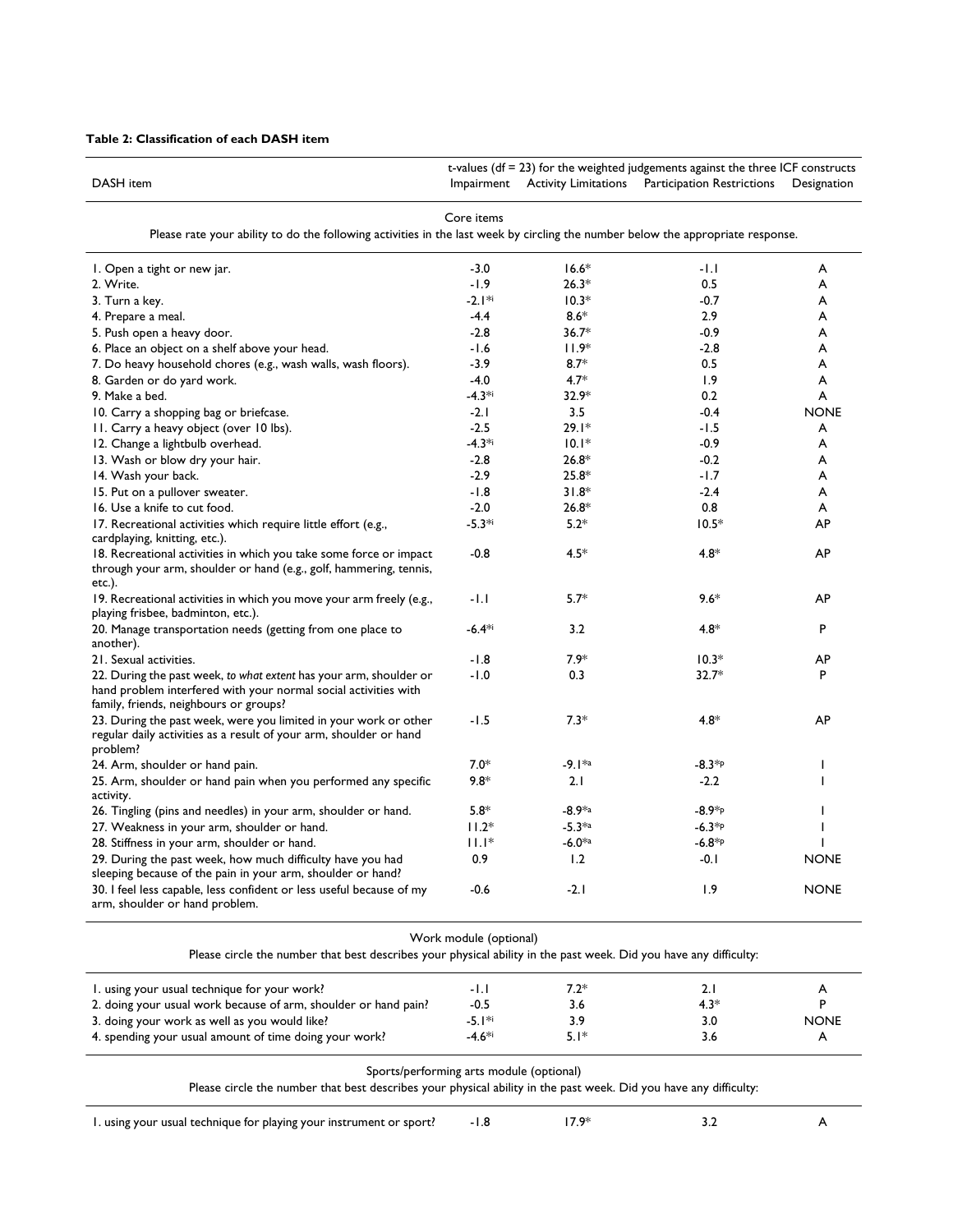**Table 2: Classification of each DASH item** *(Continued)*

| 2. playing your musical instrument or sport because of arm,                              | 0.0      | 10.6* | 6.2*   |  |
|------------------------------------------------------------------------------------------|----------|-------|--------|--|
| shoulder or hand pain?                                                                   |          |       |        |  |
| 3. playing your musical instrument or sport as well as you would                         | $-3.3$   | 5.3*  |        |  |
| like?                                                                                    |          |       |        |  |
| 4. spending your usual amount of time practising or playing your<br>instrument or sport? | $-4.9**$ | 54*   | $5.6*$ |  |

 $*_\text{D}$  < 0.001, item is a significant match to the theoretical construct;  $*_\text{D}$  < 0.001, item is a significant NO match to the definition of impairment;  $^{*_{\text{a}}_\text{D}}$  < 0.001, item is a significant NO match to the definition of activity limitations; \*pp < 0.001, item is a significant NO match to the definition of participation restrictions. NONE = items for which there was no significant agreement between the judges.

study these items were also coded as A or P or AP. However, the current data enables A and P items to be distinguished and enables mixed items to be clearly identified. This has the advantage of enabling the discriminant measurement of each type of outcome.

The availability of discriminant outcome measures is especially important in assessing outcomes in intervention studies. Being able to assess the impact of an intervention on I, A and P outcomes, in a manner that is free of measurement confound, provides the means to assess the success of an intervention within each outcome domain. For example, in the case of wrist fracture, x-ray may indicate the fracture (I) to be healed but the patient may not have regained full function (A) and may remain afraid of going outside (P). Measurement of outcome in this patient would be over positive if only the impairment outcome were measured. The DASH produces a single score; consequently it does not distinguish between the three ICF health outcomes as it is currently used. However, its content is capable of producing an impairment score; an activity limitations score and a participation restriction score as well as the standard single score. The standard method of scoring the DASH generates a simple mean score across all items and converts this mean score to a 0–100 scale. The standard method of scoring the questionnaire could be applied to the items measuring each health outcome, such that, a respondent would generate a score between 0–100 for each health outcome [see Additional files 1 and 2]. We do not advocate the standard method of scoring the DASH be replaced. Rather, the availability of the DCV analysis of the DASH for clinicians and researchers enables the instrument to be individualised to the requirements of a given situation, be that the particular needs of an individual patient or the requirements of a specific research question. Consequently, it enables the existing evidence base to be developed cumulatively.

# **Conclusion**

This study adds to previous research in identifying pure measurement items for each of the three ICF outcomes. It provides a means to generate three distinct outcome measures for arm, shoulder and hand trauma, namely impairment, activity limitations and participation restrictions. As a consequence, the impact of interventions, such as surgery, on each health outcome can be identified.

#### **Competing interests**

The authors declare that they have no competing interests.

# **Authors' contributions**

DD collected and analysed the data and is the principle author of the paper. MJ, MMcQ and CC-B provided a critical review of the manuscript. All authors read and approved the final manuscript.

# **Additional material**

#### **Additional file 1**

*DASH ICF SYNTAX. Syntax for use with SPSS analysis software. This syntax will calculate pure I, A and P scores and a mixed AP score from the DASH questionnaire, measured at up to two time points. The syntax should be applied to an SPSS data file formatted as described in additional file 2.*

Click here for file

[\[http://www.biomedcentral.com/content/supplementary/1471-](http://www.biomedcentral.com/content/supplementary/1471-2474-9-114-S1.pdf) 2474-9-114-S1.pdf]

#### **Additional file 2**

*DASH ICF SPSS datafile. An empty SPSS data file formatted to support the syntax provided in additional file 1.* Click here for file [\[http://www.biomedcentral.com/content/supplementary/1471-](http://www.biomedcentral.com/content/supplementary/1471-2474-9-114-S2.pdf) 2474-9-114-S2.pdf]

### **Acknowledgements**

The Medical Research Council Health Services Research Collaboration funded this work.

#### **References**

- 1. De Bruin HP: **The Colles' fracture, review of literature.** *Acta Orthopaedica Scandinavica* 1987, **58:**7-25.
- 2. Macdermid JC, Roth JH, Richards RS: **[Pain and disability reported](http://www.ncbi.nlm.nih.gov/entrez/query.fcgi?cmd=Retrieve&db=PubMed&dopt=Abstract&list_uids=14588078) [in the year following a distal radius fracture: a cohort study.](http://www.ncbi.nlm.nih.gov/entrez/query.fcgi?cmd=Retrieve&db=PubMed&dopt=Abstract&list_uids=14588078)** *BMC Musculoskeletal Disorders* 2003, **4:**24.
- 3. Handoll HHG, Madhok R: **[From evidence to best practice in the](http://www.ncbi.nlm.nih.gov/entrez/query.fcgi?cmd=Retrieve&db=PubMed&dopt=Abstract&list_uids=14641927) [management of fractures of the distal radius in adults: work](http://www.ncbi.nlm.nih.gov/entrez/query.fcgi?cmd=Retrieve&db=PubMed&dopt=Abstract&list_uids=14641927)[ing towards a research agenda.](http://www.ncbi.nlm.nih.gov/entrez/query.fcgi?cmd=Retrieve&db=PubMed&dopt=Abstract&list_uids=14641927)** *BMC Musculoskeletal Disorders* 2003, **4:**27.
- 4. Scaf-Klomp W, Van Sonderen E, Sanderman R, Ormel J, Kempen G: **Recovery of physical function after limb injuries in independent older people living at home.** *Age and Ageing* 2001, **30:**213-219.